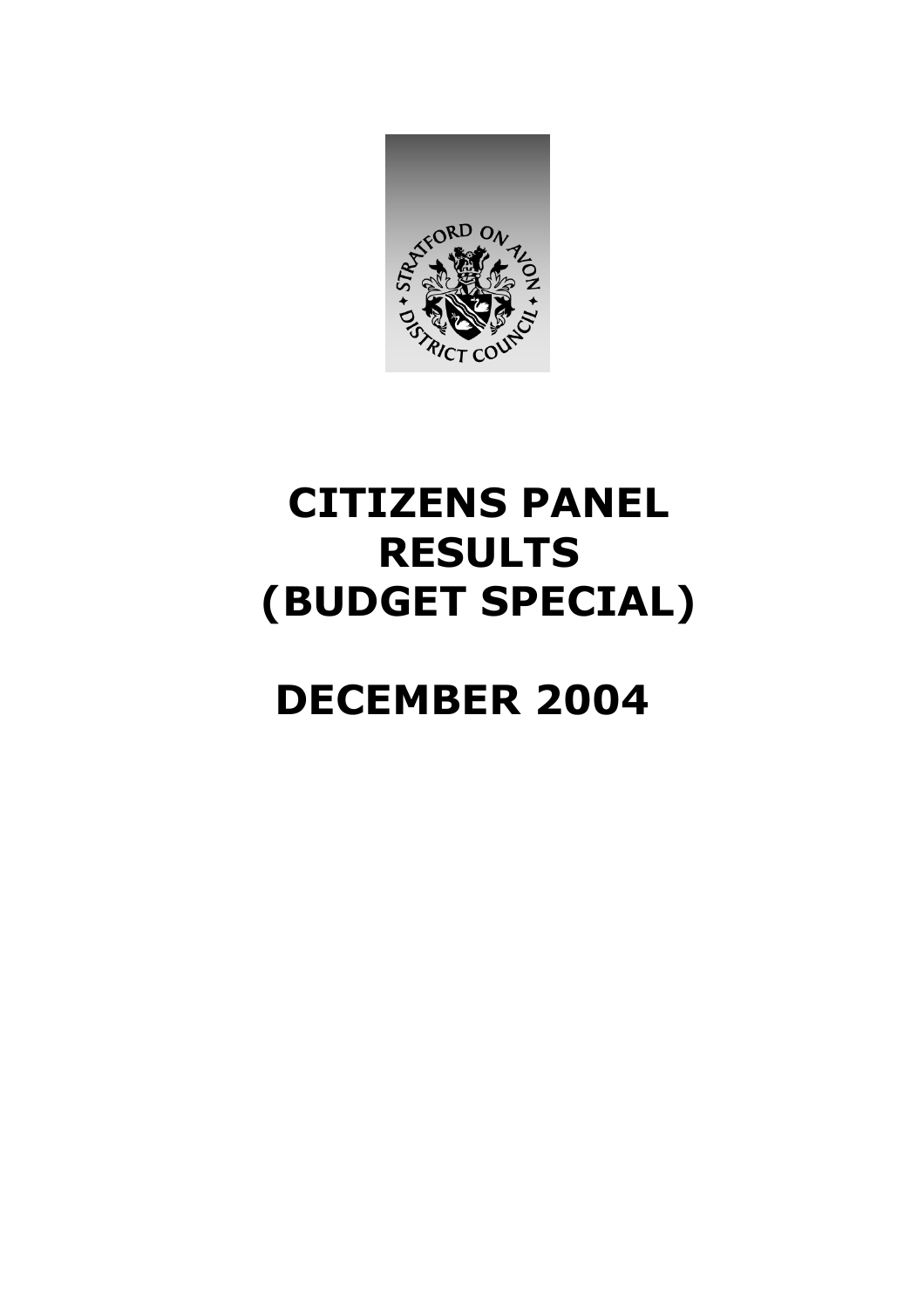# **CONTENTS**

| 1.0 | <b>INTRODUCTION</b>                                                         | <b>PAGE</b> |
|-----|-----------------------------------------------------------------------------|-------------|
| 2.0 | <b>METHODOLOGY</b>                                                          |             |
| 3.0 | <b>RESULTS</b><br><b>Budget Consultation</b><br>3.1<br>3.2 Community Safety | 6           |

APPENDIX – OPEN-ENDED COMMENTS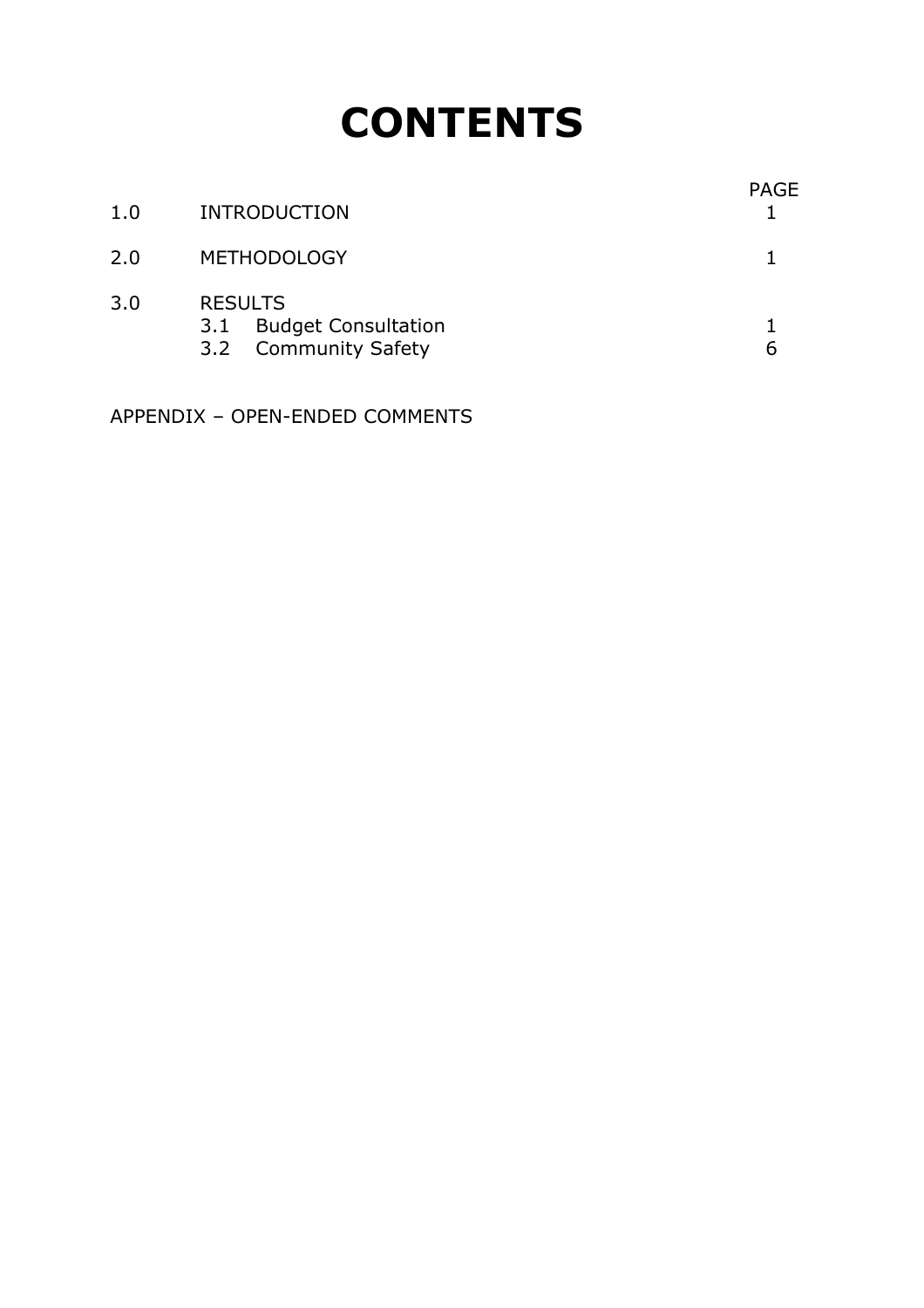### **Citizens Panel Results – December 2004**

#### **1. Introduction**

The Council has a Citizens Panel, which contains a representative sample of people living in the District of Stratford-on-Avon. By surveying this Panel, it is possible to obtain views and opinions representative of local residents.

#### **2. Methodology**

1,047 questionnaires were mailed in December 2004, with 560 returned in the timeframe allowed. Twelve questionnaires were returned not completed for various reasons. This represents a response rate of 54.1%.

#### **3. Results**

#### **Budget Consultation**

Six out of ten residents have maintained the view as in 2003 that "it is important for the District Council not to increase council tax by more than inflation, even if this means a reduction in the levels of some lower priority services".



A quarter of residents agree that "it is important for the District Council to improve current levels of service even if this means increasing council tax by more than inflation".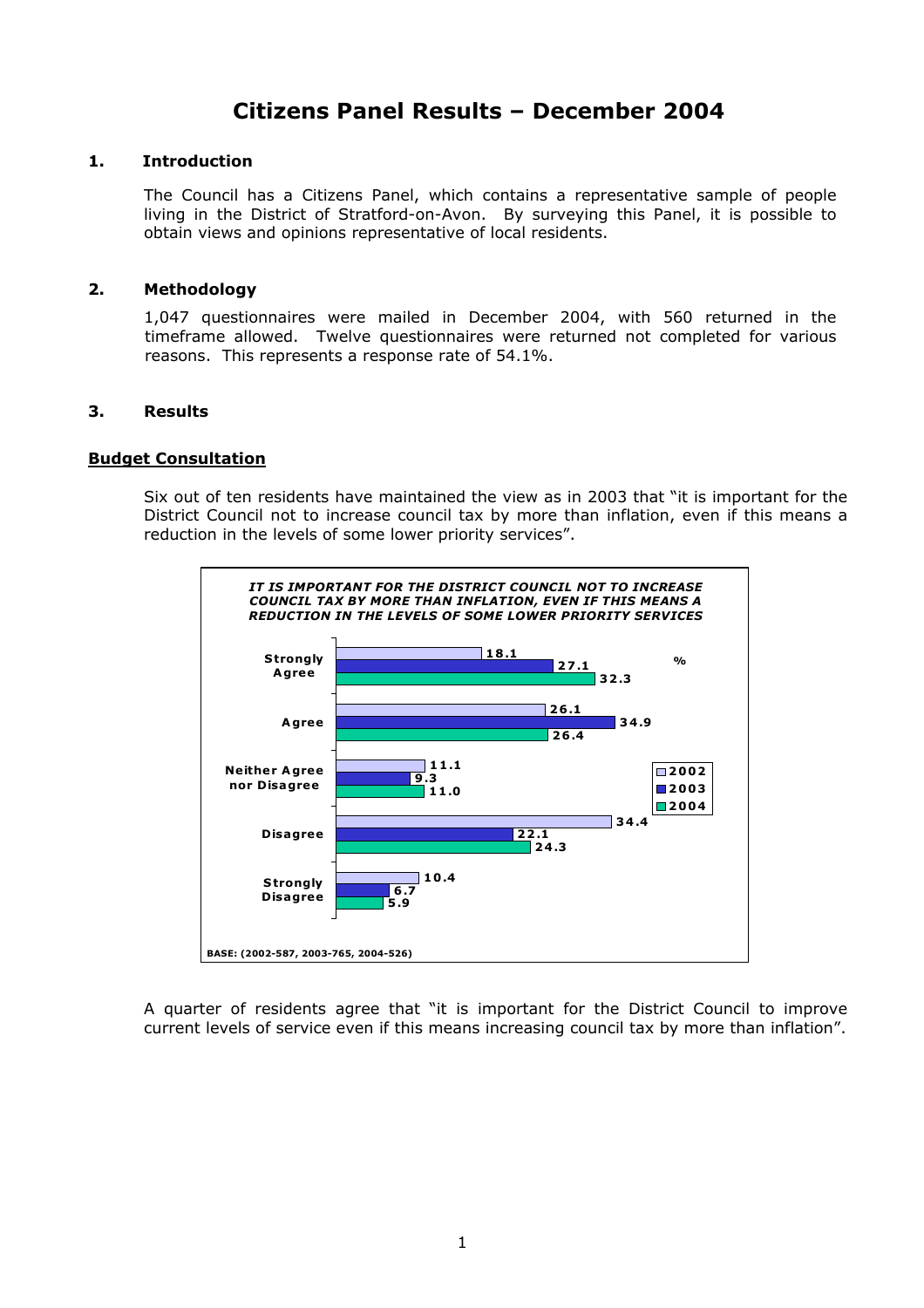

Agreement amongst residents that "it is important for the District Council to maintain current levels of service even if this means increasing council tax by more than inflation" has declined from 52% in 2002 to 40% in 2004.

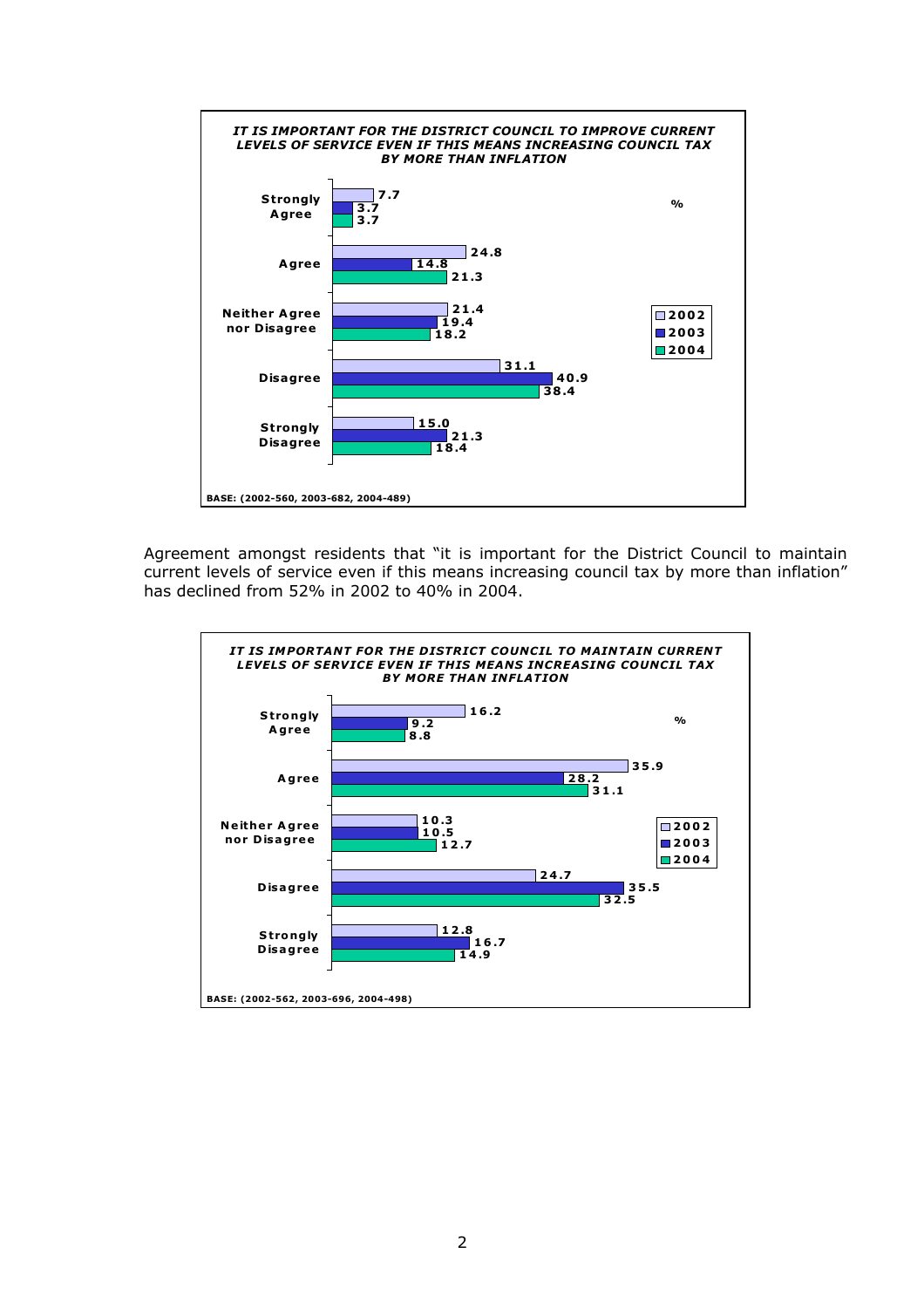#### **Council Tax Rise Preferences**

Provisional figures indicate that the Council needs to bridge a potential gap in the region of £1,250,000, between what it receives in income and what it spends on your services (this does assume an 3% increase in Council Tax). Below are a number of options on how that might be achieved. The figures are for a Band D property and refer to the Stratford District Council element of your Council Tax only (excluding the County Council, the Police, and any Town/Parish Council precept). Results for each option are below.

**Option A:** £3.20 per year increase in Council Tax  $(3%) + £1.25$  million to be met by selected increased charges and reduced services to users

#### **42.4%**

**Option B:** £5.30 per year increase in Council Tax  $(5\%)$  + £1.15 million to be met by selected increased charges and reduced services to users

#### **21.1%**

**Option C:** £8.50 per year increase in Council Tax  $(8\%)$  + £1 million to be met by selected increased charges and reduced services to users

#### **8.2%**

**Option D:** £10.70 per year increase in Council Tax (10%) + £900,000 to be met by selected increased charges and reduced services to users

#### **8.2%**

**Option E:** Other, please specify your own suggested option on the dotted line and tick the box below

#### **20.2%**

The comments made under Option E are included in the appendix.

#### **Service Provision**

Using the mean score as a guide, residents prefer to see an increase in service provision for CCTV, Housing, Public Conveniences, Street Cleaning, Refuse Collection & Recycling, and Parks, Playing Fields & Open Spaces. Reductions in service are preferred for Tourism Promotion and Community Leisure Services.

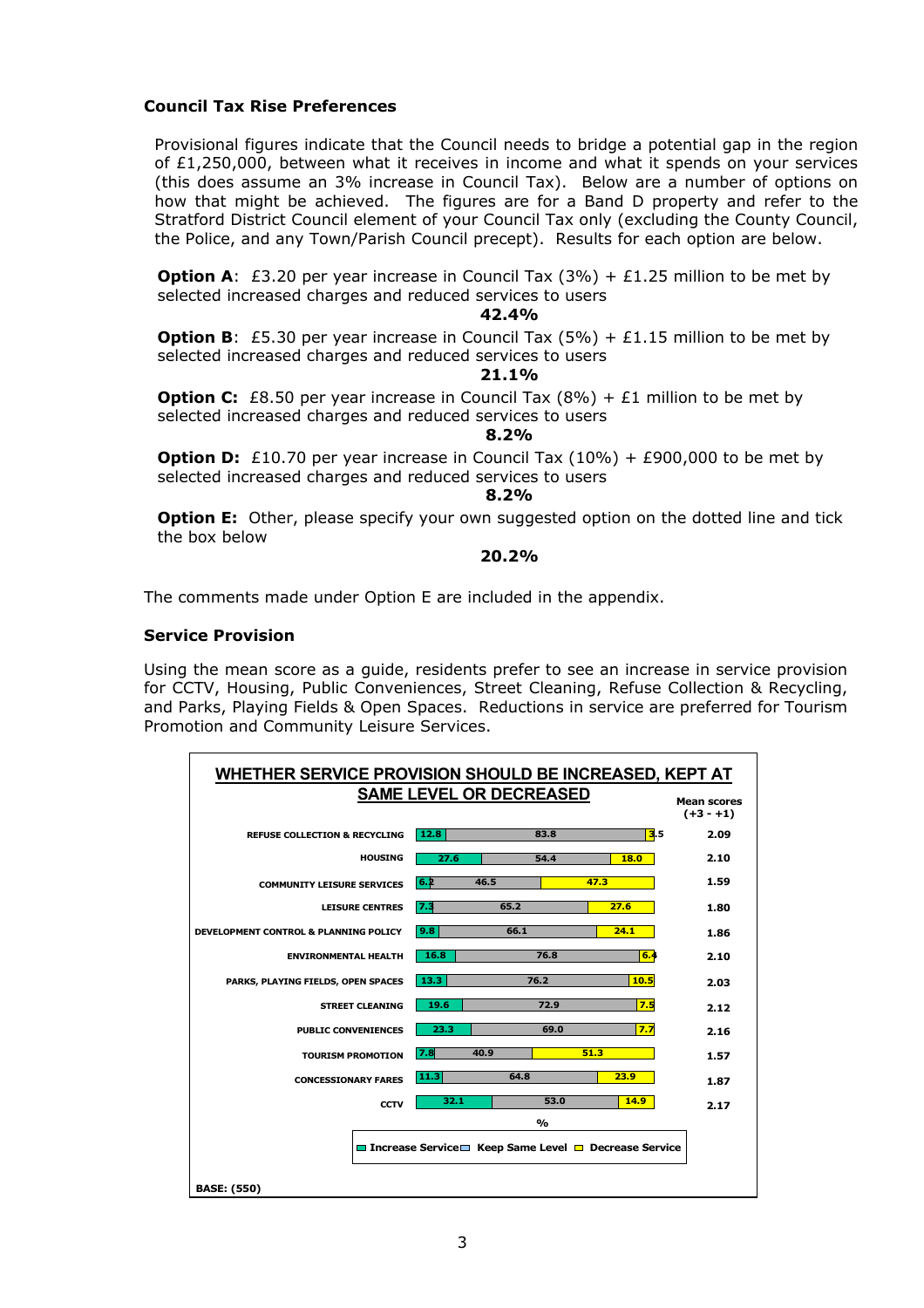The two capital projects preferred by the Citizens' Panel are to increase funding for Disabled Facilities Grants and enable the provision of affordable housing.



Two-thirds of residents feel we provide good value for money in terms of the council tax it charges. When asked an awareness question about whether they thought the SDC element of the overall council tax was higher, lower or about average, exactly half felt it was about average and 42% thought it was higher. This suggests residents should be provided with more information to educate them that SDC's level of council tax is in the bottom quartile for district councils.

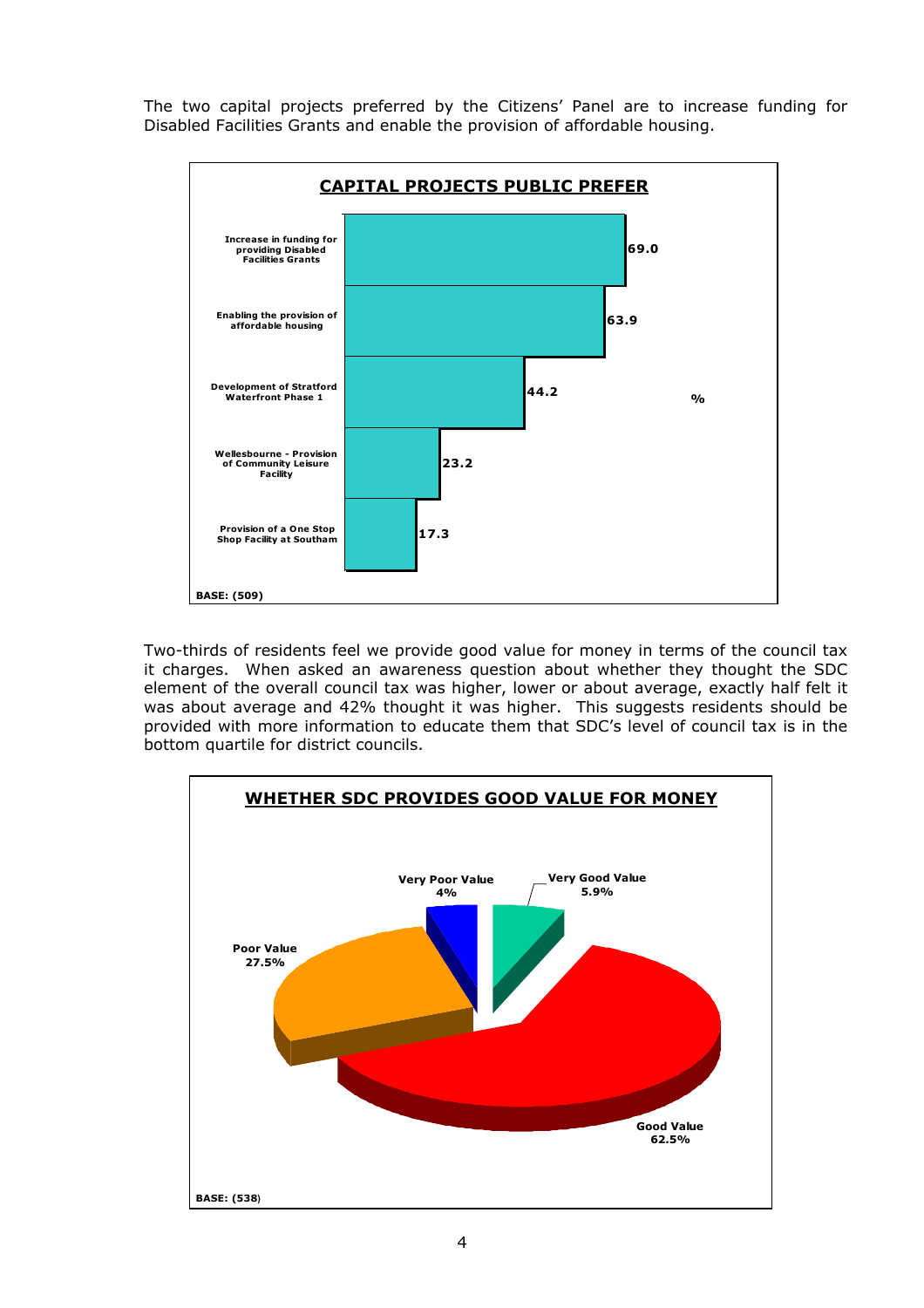

Asked whether SDC adequately communicates its spending details, 62% agreed the Council does. However, agreement falls when asked if reasonable steps are taken by SDC to consult taxpayers about its spending – 48% agree and 33% disagree.

*SDC provides adequate communication to council taxpayers about its spending* 

|                            | $\%$ |
|----------------------------|------|
| <b>Strongly Agree</b>      | 11.2 |
| Tend to Agree              | 50.5 |
| Neither Agree nor Disagree | 19.0 |
| Tend to Disagree           | 14.8 |
| <b>Strongly Disagree</b>   | 3.4  |
| No Opinion / Don't Know    | 1.1  |
| Base:                      | 554  |

*The Council takes reasonable steps to consult taxpayers about its spending* 

|                            | $\frac{0}{0}$ |
|----------------------------|---------------|
| <b>Strongly Agree</b>      | 8.0           |
| Tend to Agree              | 39.6          |
| Neither Agree nor Disagree | 20.7          |
| Tend to Disagree           | 22.1          |
| Strongly Disagree          | 9.3           |
| No Opinion / Don't Know    | 0.4           |
| Base:                      | 551'          |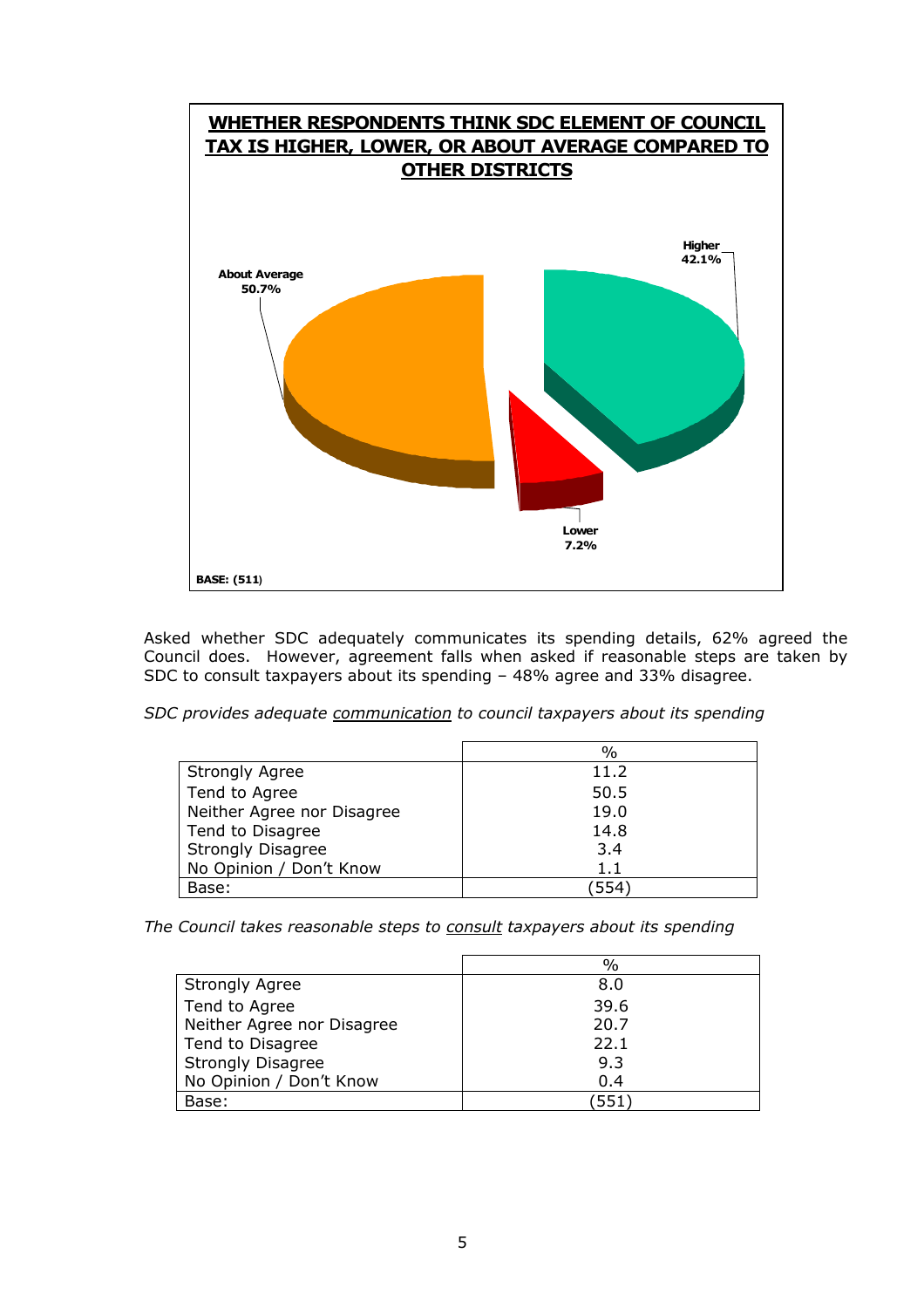### **Community Safety**

Residents were asked to identify the three most important community safety priorities to be delivered first following an audit of crime during 2004.

|                                                                                                                                               | $\%$ |
|-----------------------------------------------------------------------------------------------------------------------------------------------|------|
|                                                                                                                                               |      |
| Reduce the number of alcohol-related violent crime incidents, particularly at<br>weekends at night                                            | 61.2 |
| Reduce instances of anti-social behaviour, e.g. criminal damage, noisy<br>neighbours, intimidation                                            | 58.5 |
| Reduce the amount of crime committed by persistent and prolific offenders                                                                     | 48.3 |
| Reduce the level of drugs misuse by people                                                                                                    | 48.1 |
| Reduce the amount of domestic burglary                                                                                                        | 37.0 |
| Reduce the level of fear of crime amongst Stratford District residents, which is<br>disproportionately high compared with the national figure | 24.8 |
| Reduce the amount of vehicle crime that takes place, e.g. theft of vehicles,<br>theft from vehicles                                           | 19.7 |
| Base:                                                                                                                                         | 549  |

 $\overline{\phantom{0}}$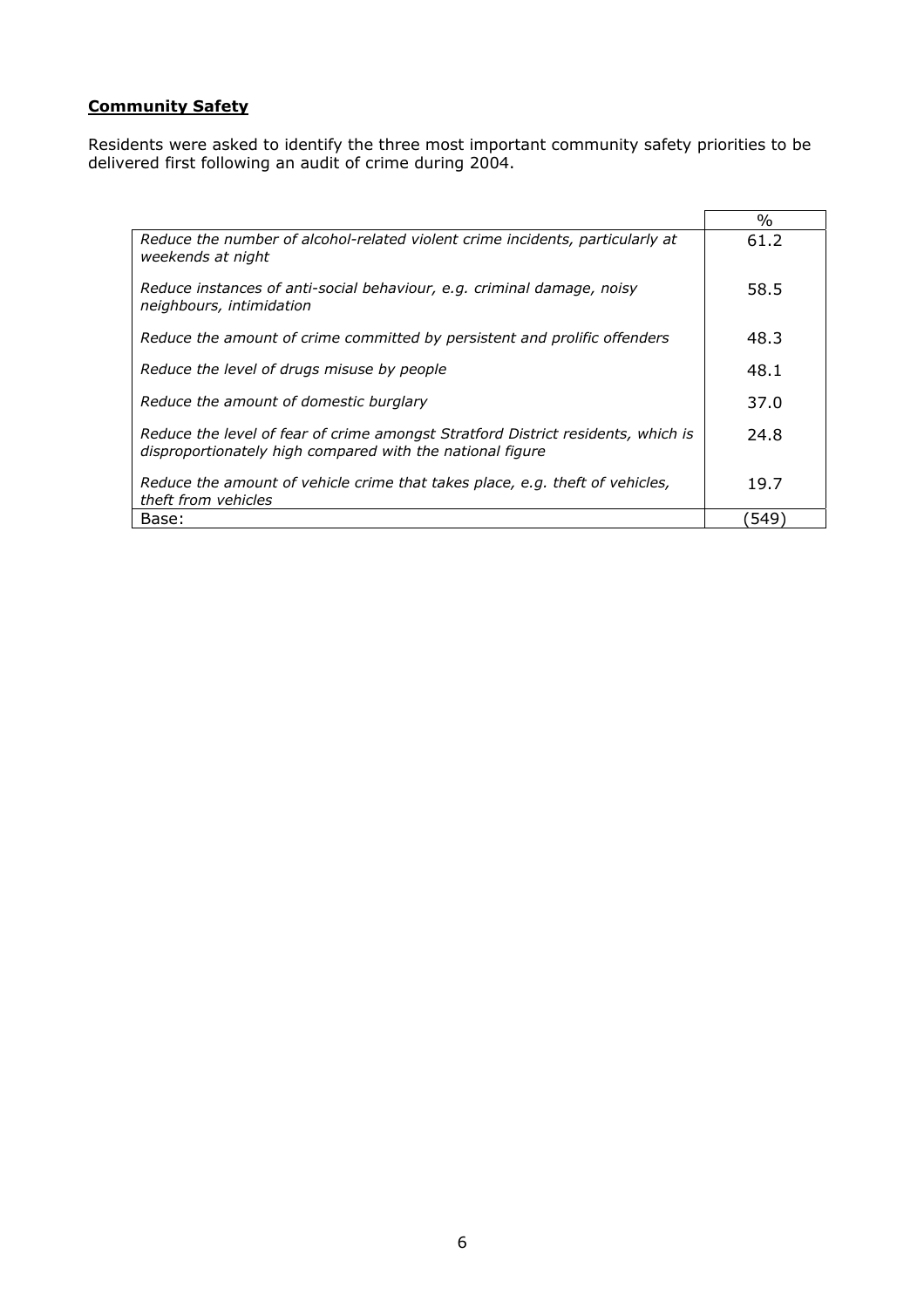# APPENDIX

## COMMENTS MADE AT QUESTION 2, OPTION E (OTHER SUGGESTED OPTION FOR COUNCIL TAX LEVELS)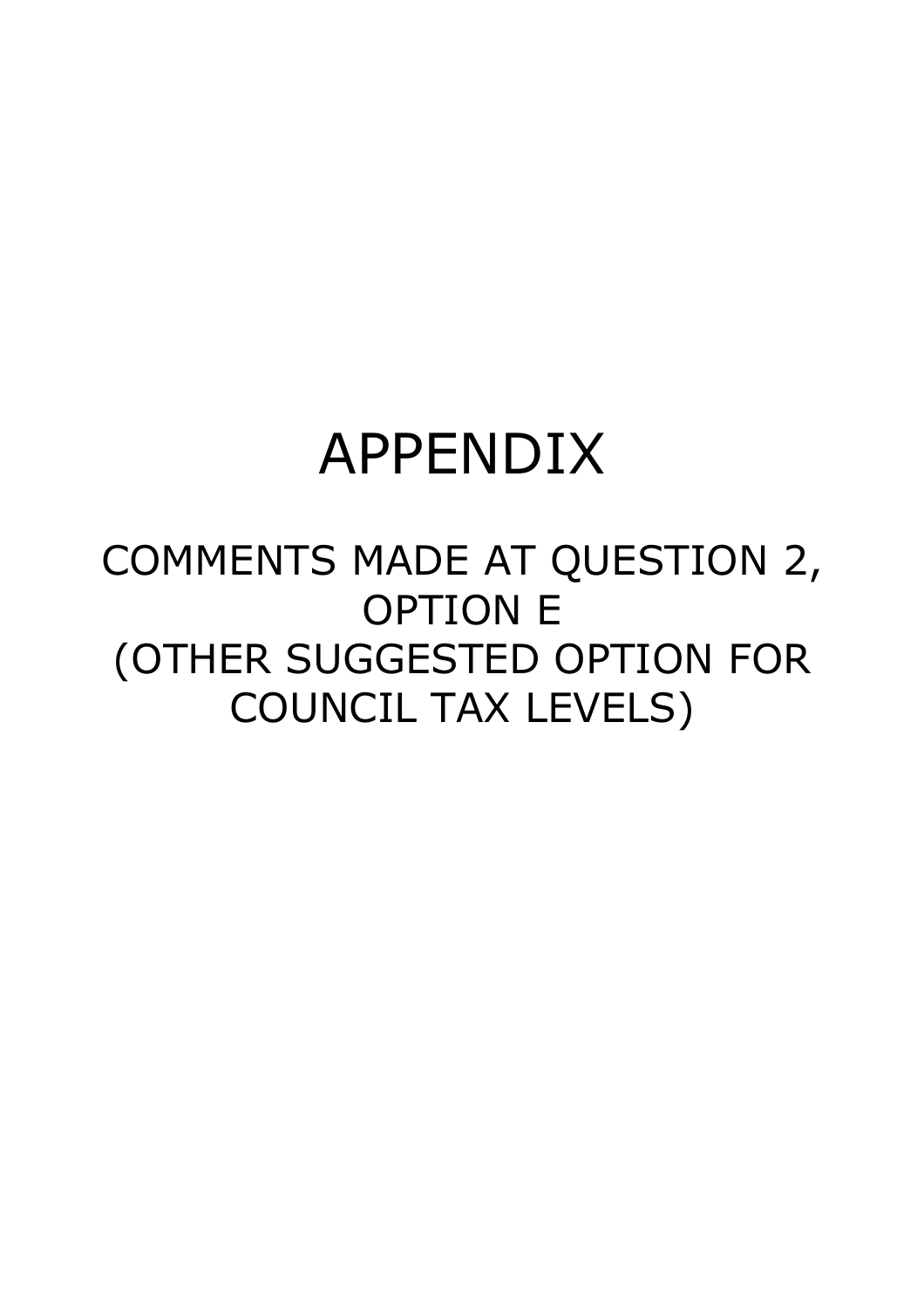#### *118 Comments made*

"Limit increase to inflation - reduce costs by cutting on wasteful administration & low priority services."

"Sorry - I don't like the ""Reduced Services to Users"

"Operate the council as a business- answerable to the customer and give value for money not year on year increases- Business faces cost downs year on year not increases. The customer would simply go elsewhere. Do not play to the ""you cannot go anywhere else"" theme" "I do not wish to see a reduction in services"

"No increase, reduce staff and services to reduce costs"

"After the huge increase last year 2003 I think the council should manage their affairs in a better way"

"0% increase (assuming 3% increase) improve efficiency and productivity"

"Reduce admin, costs & waste of funds- reduce staff"

"An increased small % is OK. If money is always short at the end of financial year how much money is wasted or perhaps could be directed better so this gap is not so large because living in small villages and hamlets in the area only have collection of refuse and possible street lighting??"

"Is there a reduction for over 70's"

"The council should become more efficient thus marking savings as costs. Plus ludicrously high salaries must be curbed!"

"If I overspend, no-one bails me out so why should SDC? Live within your income. Your management should not allow a gap to arise"

"Minimal increase and savings to be made through reduction in bureaucracy & waste e.g. Excessive cost of feasibility study for new council offices last year"

"Inflation increase and better management of costs. Negotiations for improved services at lower cost"

"No increase at all in council tax"

"Spend less on recreation-tourism. Majority of people cannot afford to use these facilities. The only people who benefit are residents of SOA and tourists"

"Increase council tax by inflation make savings by running all councils more efficient"

"Reduce refurbishment's to council offices + councillors parks- Increase taxes on businesses that lower standards in Stratford i.e. Nightclubs and late night drinking establishments"

"Increase in council tax  $=$  inflation +reduction in services  $+$  increase in charges. A reduction in costs can be made by only mailing me once not twice. This form was sent twice = 2xpost cost +envelope +time = ?pounds"

"A more strict control on salaries +work done by salaried etc, lot of excess staff in council offices"

"Inflation only increase (2.6%?) + gap met by reduced services only"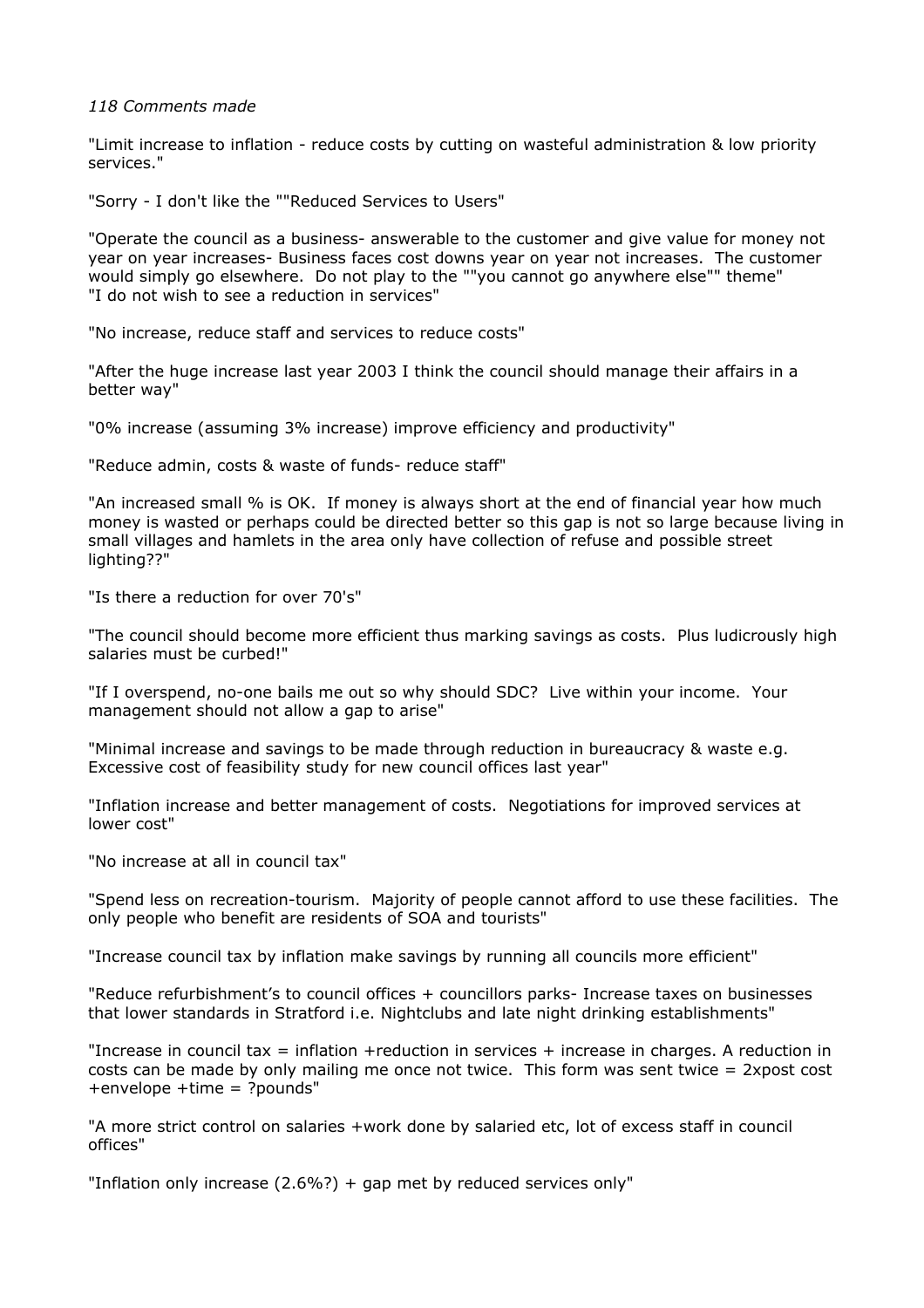"Council tax increase and maintain services at current levels"

"Less waste, better controls- 3% vise"

"Efficiency savings & capping pension entitlements in the private sector"

"No reduced services to users"

"Think more creatively- get more business minded- change personnel as required"

"Inflation increase in council tax. Reduce spending on recreation & tourism"

"No increase. Sell the council offices + move into cheaper accommodation"

"3% increase and improve efficiency of the council by 3% each year as business do"

"No increase, reduce services, staff, grants etc"

"None of the above will solve the shortfall- needs a rethink"

"Look at staffing levels at Elizabeth house and councillor expenses"

"Suggest better housekeeping- as in small business"

"Cut council waste- do not increase council tax and maintain services"

"Manage your business by controlling expenses and maximising productivity as in the private sector"

"Dramatically decrease grants etc for non essentials (That is the latters people should make their own efforts"

"10.70 per year + efficiency cuts, while maintaining services"

"Increase council tax until you can maintain current services (+not reduce)"

"Analysis of central Gov. reduction by circa 3/4million needs clarification. i.e. Is this permanent/ what justification? Can the interest on reserves be improved?"

"Examine how this overspend came about and invite those responsible to do something about it. Why should I pay for their inefficiency?"

"Large increase in all fees for planning application in relation to size of project"

"An increase of no more than 7% in council tax  $+$  balance rest by cost reductions in SDC"

"Reduce the cost of running the council and waste of resources on such schemes as the council offices. More efficient use of resources"

"Overheads to be reduced i.e. Expenses salaries, perks + early retirement"

"Please do not cut services especially in outlying areas"

"Why when other authorities have a lower tax, is ours SO expensive- Lower it!"

"Increase charges and changes so that there are no reduced services to users"

"No increase on at least a maximum of 1%"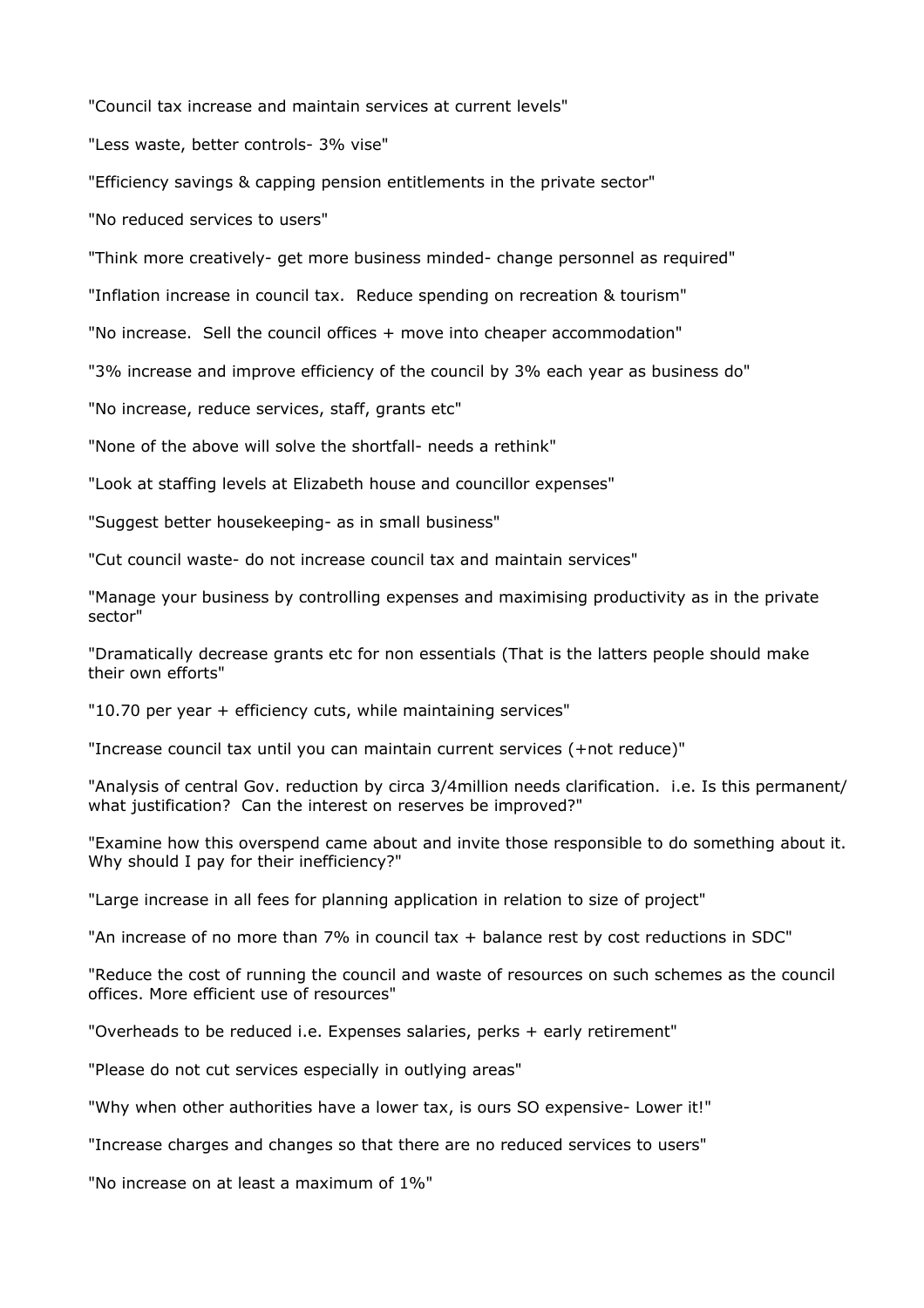"Increase efficiency- especially possible around housing & council tax benefit administration. Reduce/eliminate infighting amongst council officials"

"And this is going in the wrong direction i.e. increased tax and reduced service. How can anyone agree with this?"

"Increase council tax to meet the shortfall"

"Reduce expenditure to match funding"

"Reduce allowances to councillors"

"Stop wasting money- work smarter"

"Reduce the number of high paid managers and merge departments"

"Start controlling cost to below inflation levels (or lower)"

"A reduction of council tax is required by 10%"

"No reduced service to users. Better budgeting"

"Maintain services at reduced cost by improving productivity"

"Year on year there is an increase in council tax charges. For 2005/2006 charges should be frozen at last years rates"

"Council tax should be increased by inflation & internal waste should be cut to cover the gap"

"Labour government, set standard keep within inflation"

"Exist within the budget as everyone else has to"

"Reduce council staff"

"Continuously check your costs. Make up shortfall via increased council tax"

"First and foremost OAP's cannot afford these high tariffs"

"No reduction in services"

"Zero increase"

"3% + 1.25million met by increases efficiency + cost cutting"

"Increase council tax equally do not discriminate"

"Some council bosses could cut their wages. Less wasting money on silly things that nobody get we benefit from"

"No more than (2%) increase"

"Maintain council tax at 2--4-5 levels"

"Services must not be reduced as they are not very good at present"

"% increase to maintain current levels of service"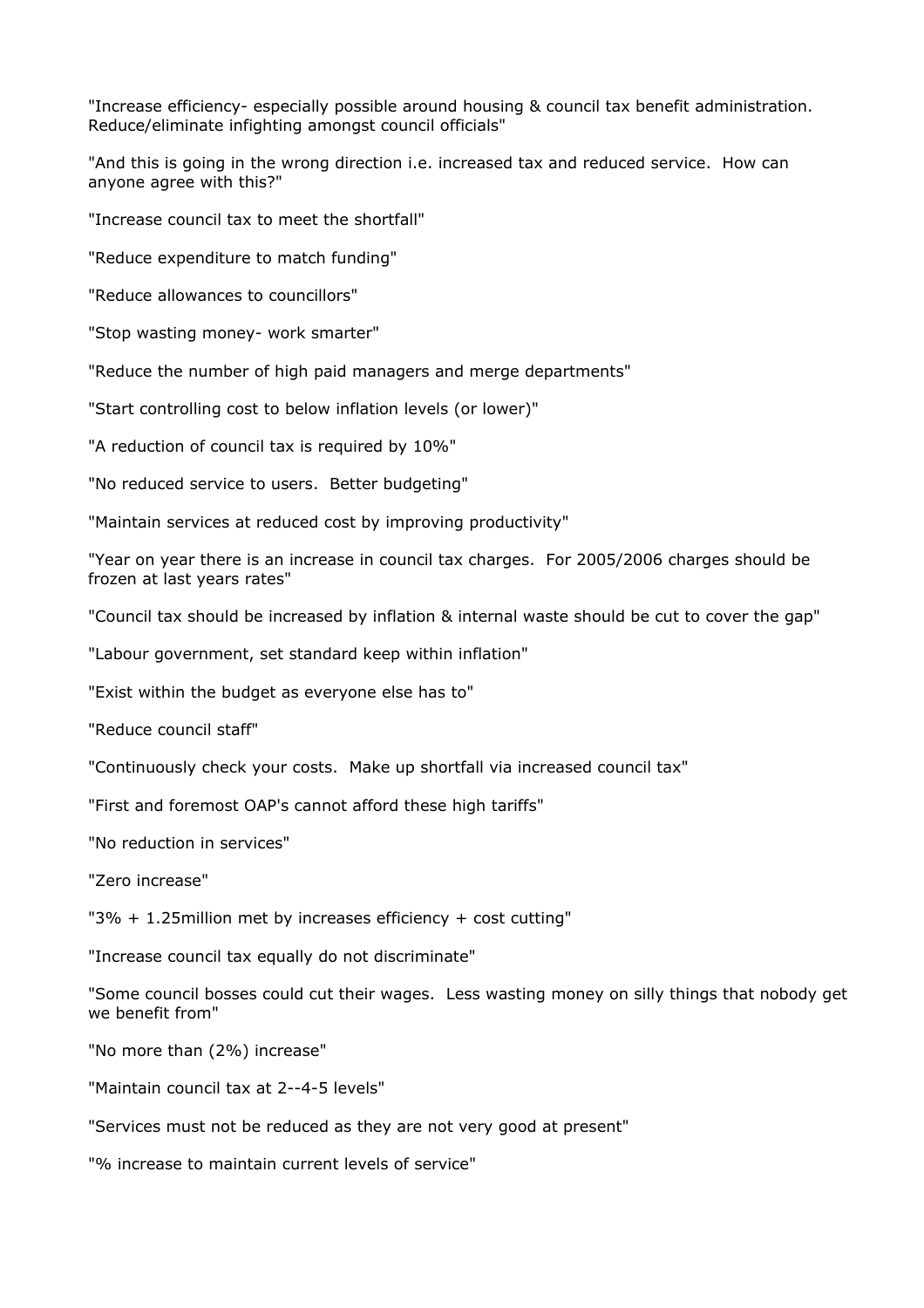"Eliminate the waste in resources and be more efficient"

"Staffing levels to be heavily reduced- except in policing and car park attendants"

"Pay figure needed not to reduce but increase services!"

"Raise money using business partnerships with the large organisations within the town"

"Full increase and improvement to services inc. rubbish disposal & policing"

"Maintain the current level of council tax, reduce council overheads and improve service to all users"

"Reduce the number of paid councillors and make administration more efficient"

"People on low income and pension cannot afford go back to poll tax and all over 18 years pay more"

"DC to spend less on schemes which seem to damage the towns business etc Parking metered!!"

"No increase. I only have my bins emptied once a week, and I even have to carry them to the road side. We will soon have to put them in the lorry our self? I have nothing else."

"Increase council tax by percentage to eliminate the potential gap"

"No increase. Cut out all nice to do things concentrate on mandatory services only"

"3.20 and revise the budget to cut waste"

"The huge number of new houses, combined with the 3% increase + increased efficiency should cover any shortfall"

"Cost cutting exercise on under used services / buildings"

"3.20 per year increase + more efficient use of manpower + resources to maintain services cutting down on wastage"

"Use income more efficiently and stop wasting money. Less spending on retirement pensions for police etc"

"We can not get extra money when we can't make ends meet, so we have to spend wisely"

"Increase revenue from new car park meters. Reduce admin and overhead cost. Negotiate better deals from outsourced partners e.g. Biffa"

"Reduce services and dont increase council tax by more than inflation."

"Only increase by inflation????????????"

"Why do all the above mention@Reduced services? Increase tax to cover existing services."

"Any increase should be ??? to RPI. I am sure that this can be achieved by improving productivity without reducing services ???."

"Reduce management levels- cut wastage- disability permits distributed freely but are ?? always disabled?? They then receive free parking."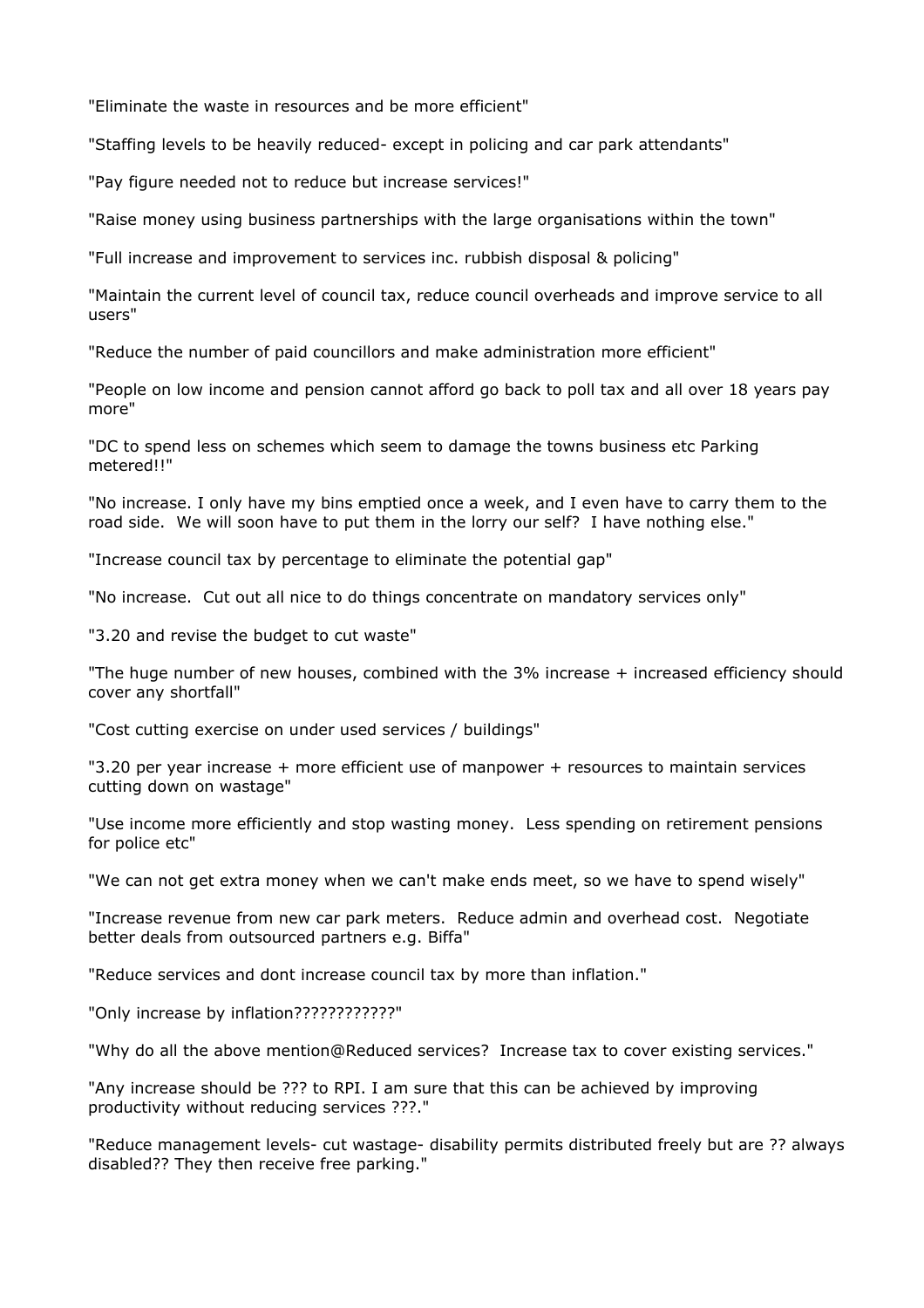"No increase, use money more wisely. People will not tolerate any more increase if legal bills. With regard to S.D.C. employees keep having to be paid."

"As an accountant if I couldn't reduce water costs by £1,250,000 ?? from your budget I wouldn't be much good!"

"Use increases government funding promised by Gordon Brown recently to keep increase as low as possible"

"Services should not be reduced. Maybe less should be paid out to the new parking wardens. Do we need quite so many?"

 $"3.20 +$  review of recreation + tourism + planning + ???.(35.8% of budget) (22% of budget) development"

"Reduce expenditure on tourism to the value it was at in 2003/2004.6,687-5312=1,375 1375- 1,250=1251-profit. Jobs a good un!"

"No target for council tax increase. Set a target to reduce Council establishment and operational costs in order to contain council spending."

"Further efficiency gains; elimination of all now. Essential services. Be radical and target a reduction in tax-that will highlight areas which can take cuts + enable the less well off to cope with their tax bills."

"No increase, savings to be made from recreation + tourism which should be transferred to private sector"

"Reduce precept-shortfall to be made good by scaling back public sector pension benefits."

"Try to maintain council tax without increase. Have independent audit of admin + all costs bearing in mind money wasted in recent years on Elizabeth House proposals. Surely car ??? changes now imposed will increase revenue but sadly it is ?? people out of town."

"3% up in council tax + maintenance of all services by user charges (means tested if necessary)."

"With the increase in housing in the area surely there should be an increase in council tax revenue"

"Efficiency should be improved, no services should be reduced if costs are rising above inflation. Any increase should be for additional services not improvement/funding of inefficient management of other/existing ones"

"To remain as current until tax payers? A clear list of reduced changes which? All options in going to happen?"

"Restrict council tax increase to rate of inflation and put pressure on the government to increase its contribution. This will need publicity to enlist public support. The government should be pushed to the limit, at least where they have to threaten legal action. Also if services are reduces it will stir up that section of the public that do not pay council tax and may prompt some action (as when poll tax was introduced)"

"3.20 p.a. increase  $(3%) + 1.25$ m to be met by productivity increases."

"Do not reduce service to users- look to private sector to sponsor etc any or all services, competitively? Obtaining bulk discount, use are company to co-ordinate all ??? for consistency, pre-fund ?? This year + increase charges are next 5 years in a 5 year plan."